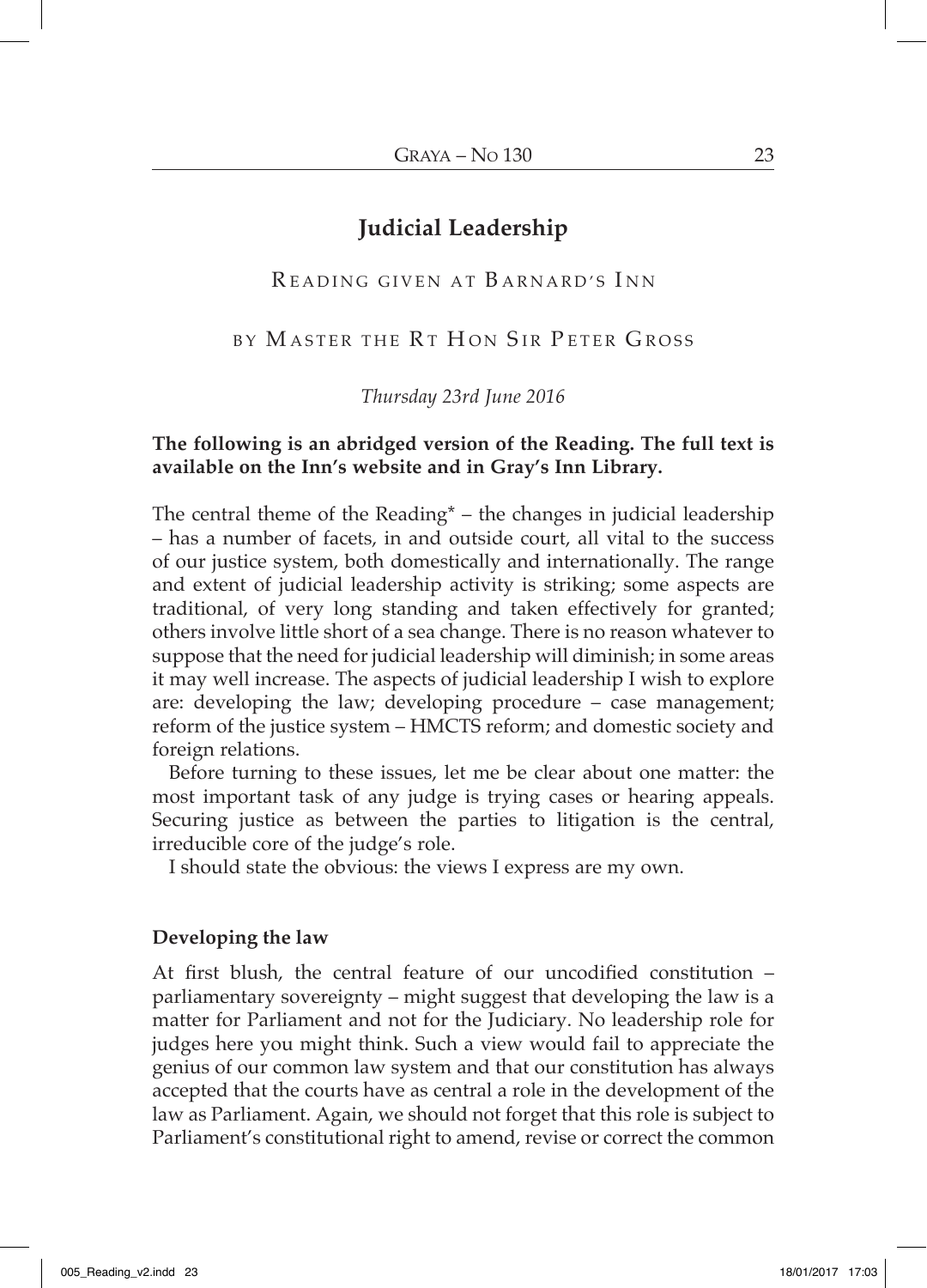law through statute. How then did and do the courts play this role?

What method do the courts use? The answer has most recently been furnished by Sir John Laws in his outstanding 2013 Hamlyn Lectures, published as *The Common Law Constitution*. In short, the courts develop the common law through a 'fourfold method': evolution; experiment; history; and distillation. Here lies its genius. It is not static; the product of a moment in time. It is capable of evolving as society, and its needs, mores and conditions evolve. It is capable of developing in new, previously untried ways. If they work, they are built on. If not, they are not, and further change can be made. As Lord Judge put it recently [*The Safest Shield* (2015) at 276]: 'In the common law it has been accepted for a thousand years, indeed it is of the essence of the common law, that judges may develop the law by applying its fundamental principles to new conditions and declaring them.'

It is one thing to talk about the common law method; it is another to discuss what it has produced. For that, we look to our body of case law. Anyone looking at any area of our law will see the extent to which the courts have led the way, developing, shaping and refining the law. From contract, including commercial, shipping, insurance and international trade, tort to equity and trusts and the work-in-progress on restitution, to the development of civil rights long pre-dating the Human Rights Act 1998, the list goes on.

There is little, to no, area of our law that is not the product of judicial decision-making. The courts weave out of individual disputes, precedent, statute and, where appropriate, decisions and developments from other jurisdictions, a system of law that is capable of adapting to the needs of a changing society. As such it calls for creativity, judgment and sometimes restraint.

In the latter regard, it is sometimes helpful to see ourselves as others see us. As Professor Anthony King has recently put it [*Who Governs Britain?* (2015)], the courts have been innovators but in a tempered way; one which has seen them 'given half a chance … inclined to render unto Parliament the things that are Parliament's'. This is perhaps not always straightforward as a consequence of the enactment of the European Communities Act 1972 and the Human Rights Act 1998, both of which led Professor King to the following observation: 'If the position of the courts has become controversial, it is overwhelmingly because Parliament has invited judges to make controversial decisions.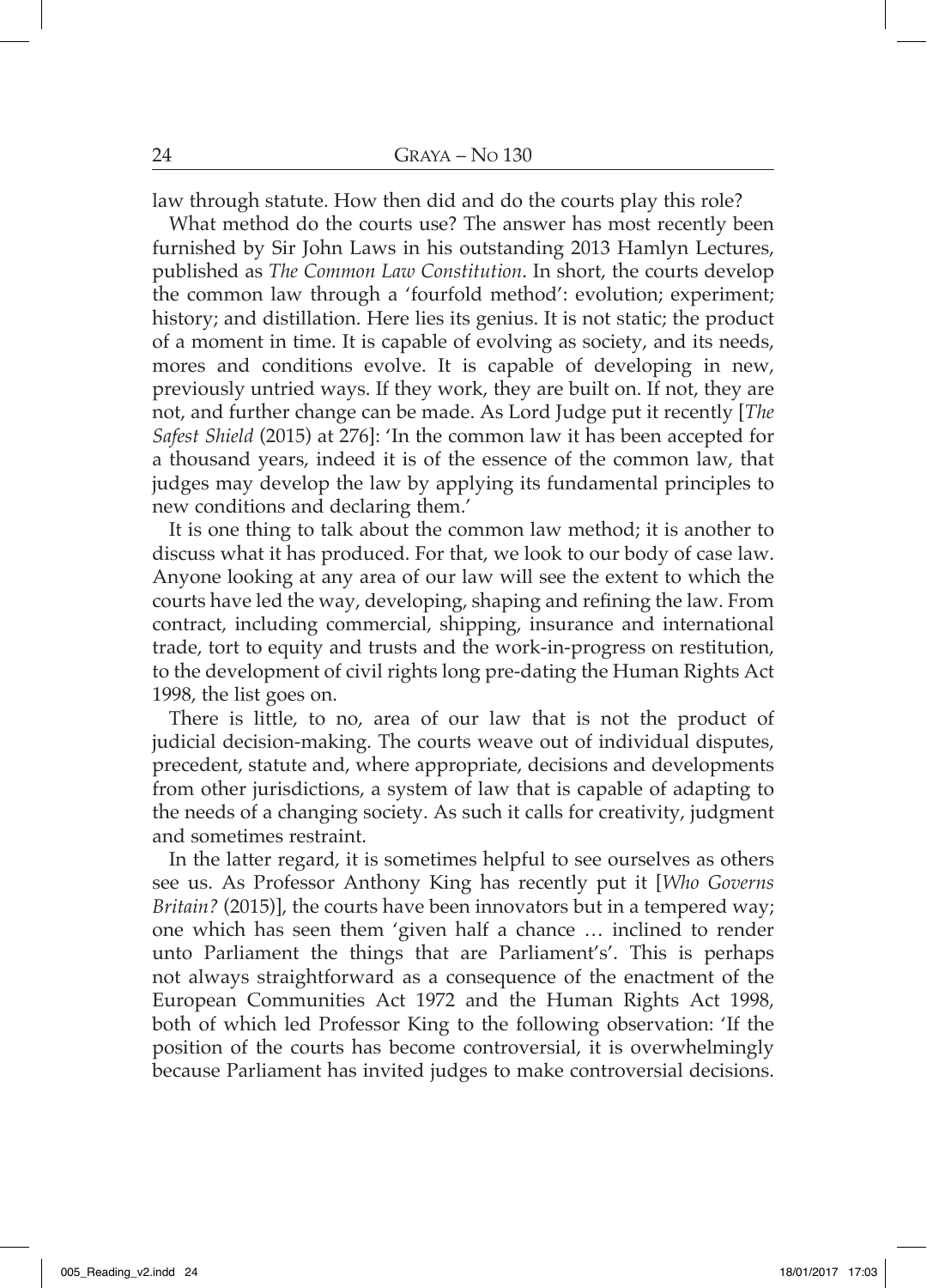Parliament … has chosen to outsource to the courts a good deal of its power …'

Difficult decisions need to be taken as to striking the right balance; the more that controversial areas are 'outsourced' to the Judiciary, the greater the challenge for individual judges and judicial leadership.

## **Developing procedure: case management**

The Judiciary's role in formal procedural reform can be traced from, at the least, Lord Eldon LC, who chaired a Chancery Reform Commission in the 1820s. Other judges played similar roles throughout the course of various Royal Commissions on reform during the 19th and 20th centuries. More recently, we are all familiar with the Woolf, Jackson and Briggs reforms to civil procedure and the Leveson reforms to criminal procedure.

One of the most significant recent areas of judge-led reform has been the introduction of active judicial case management across all our jurisdictions from the late 1990s; a reform which, as Lord Clarke MR noted, Lord Eldon LC's Commission may well have suggested should be introduced in the 1820s – albeit it took some 180 years to take hold fully. Although I confine myself here to civil and criminal case management, it can safely be said that case management is now embedded in all our jurisdictions. It is difficult to over-emphasise the cultural sea change which has taken place in this regard. Though it could not have occurred without the active support of the professions and other agencies involved, it would not have happened without active, determined and sustained judicial leadership.

Traditionally, the role of the judge in court, at least at common law, was essentially passive – acerbic interventions aside. There was limited scope for pre-reading and the parties set the pace. Within very generous limits, the conduct of the trial was in the hands of the parties' legal representatives, subject, of course, to directions or rulings on the law. Because of case management, now codified in all our procedural rules, that description is no longer recognisable.

It, and the philosophy that underpins it, are taken for granted in civil proceedings generally, as well as specialist jurisdictions such as the commercial court where it has long been the practice, in family proceedings, and in criminal proceedings. The judge now 'grips' the case,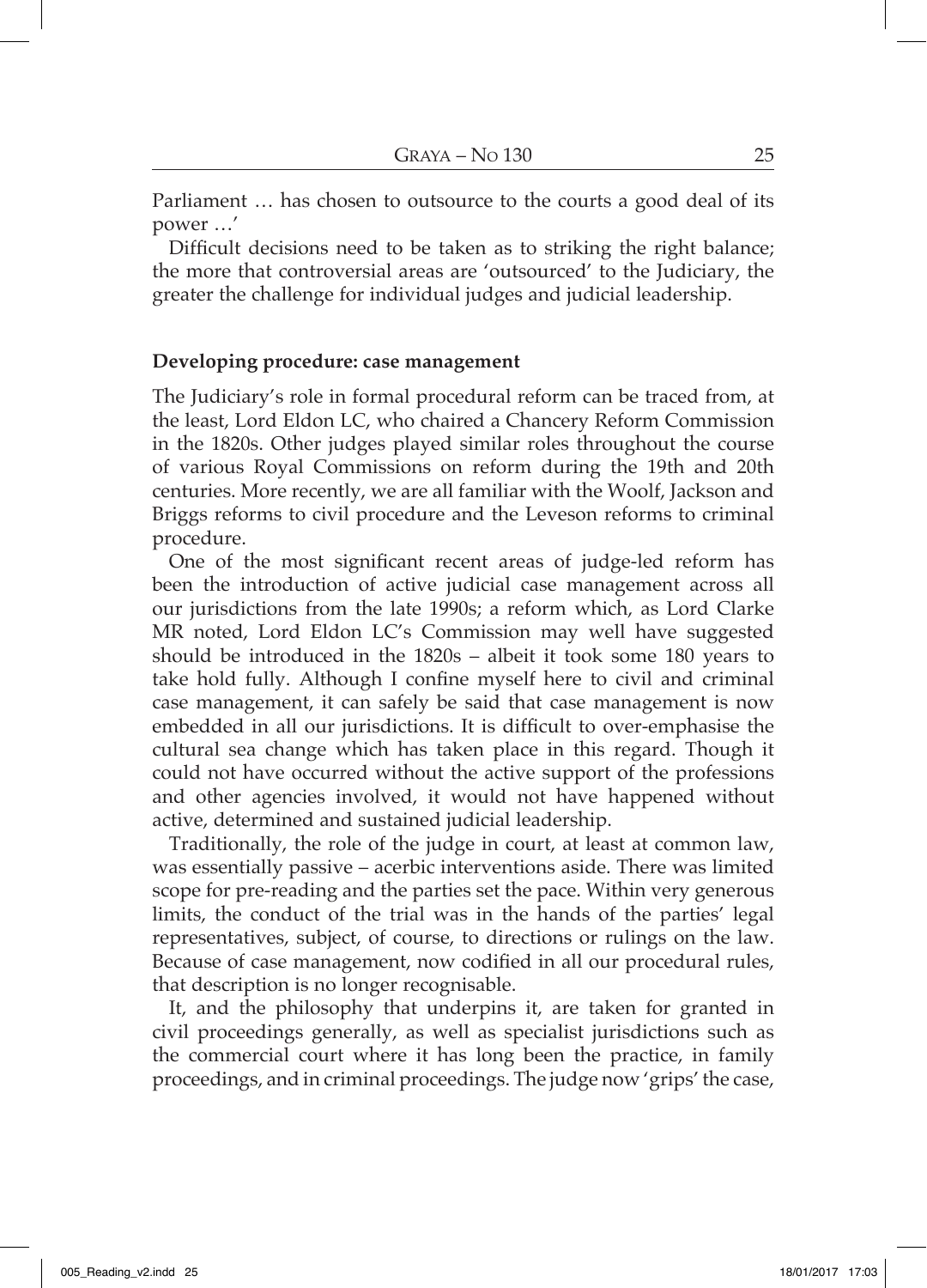both pre-trial and at trial. In criminal cases, for instance, trial by ambush is largely a thing of the past, and interminable and repetitive crossexamination will not do. The culture change in criminal proceedings has been particularly striking. The rationale was outlined by Judge LJ (as he then was) in *R v Jisl* [2004] EWCA Crim 696, [114], [116], [118]:

'The starting point is simple. Justice must be done. The defendant is entitled to a fair trial: and, which is sometimes overlooked, the prosecution is equally entitled to a reasonable opportunity to present the evidence against the defendant. It is not however a concomitant of the entitlement to a fair trial that either or both sides are further entitled to take as much time as they like …'

'The objective is not haste and rush, but greater efficiency and better use of limited resources by closer identification of and focus on critical rather than peripheral issues. When trial judges act in accordance with these principles, the directions they give and, where appropriate, the timetables they prescribe in the exercise of their case management responsibilities will be supported in this court …'

The Criminal Procedure Rules now enshrine and reflect this philosophy, requiring cases to be dealt with justly, taking account of the need to conduct trials efficiently and expeditiously, the need to be fair to parties, victims, witnesses and jurors, and to acquit the innocent and convict the guilty; requiring the court to manage cases actively to that end; and requiring the prosecution and defence to ensure they assist the court in the active case management process.

It may be observed that the art of case management is more complex in criminal cases than it is in civil cases. The reason is simple: in a civil case, remedies by way of costs, summary judgment or strike out are ordinarily amply sufficient to deal with a recalcitrant party. For obvious reasons, the question of sanctions in criminal cases is much more problematic. It is, in fact, a continuing source of concern and unfinished business. There are inherent limitations on the utility of costs orders in criminal cases and, plainly, it would be unthinkable to strike out a defence and impose a custodial sentence on a defendant for some procedural failing. That said, huge progress has been made in this area, reflecting, if I may say so, judicial leadership and responsible legal professionals and other agencies. Case management is now just as firmly a part of the culture in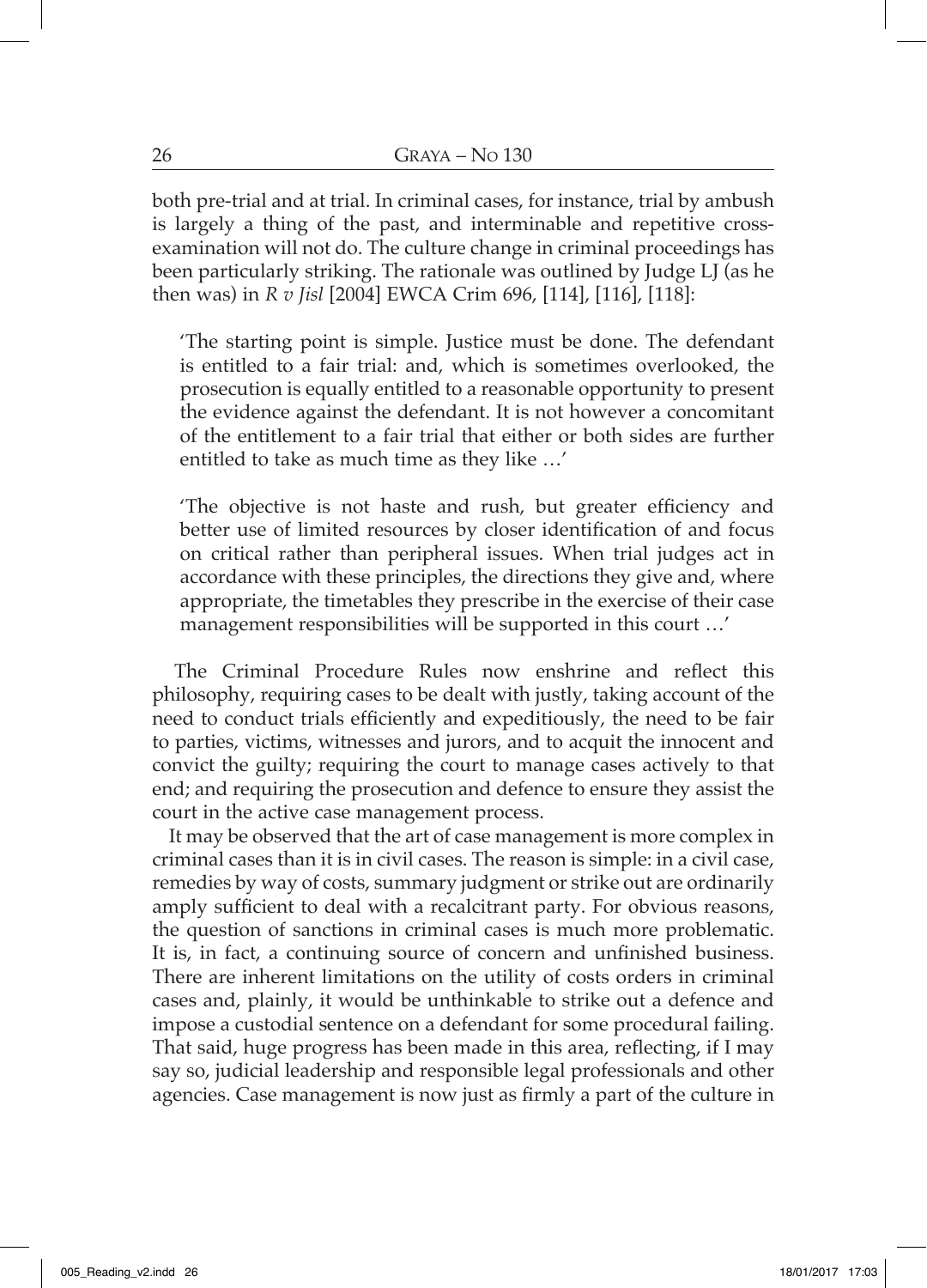criminal cases as it is in civil and family ones, even granting that, from time to time, a case emerges highlighting the difficulty as to adequate or appropriate sanctions.

Judicial work in the area of case management has been extensive; I highlight three major exercises, in which I have been privileged to have personal involvement.

## *Disclosure*

The first, chronologically, relates to the problem of disclosure in document heavy cases, especially now cases where vast quantities of electronic materials have been generated. The principal (and grave) concern was that the burden of disclosure should not render the prosecution of economic crime impractical. The upshot was a review which I conducted, the Review of Disclosure in Criminal Proceedings (September 2011), followed by the Further Review of Disclosure in Criminal Proceedings: Sanctions for Disclosure Failure (November 2012), conducted by Treacy LJ and me.

For present purposes, the judicial role in case management was emphasised in the Judicial Protocol on the Disclosure of Unused Material in Criminal Cases (December 2013), which incorporated the recommendations contained in the 2011 Review. Judges now have the power and the duty to manage disclosure actively (and robustly) in every case; the perception that this was a matter to be resolved between the parties was wholly out of date. The relevant principles, relating to this most important case management exercise – crucial in large cases for giving effect to the overriding objective of the Criminal Procedure Rules – have now been given effect and the force of authority by a specially constituted Court of Appeal in *R v R* [2015] EWCA Crim 1941; [2016] 1 Cr App R 20. In a nutshell, the culture has changed – and it has changed because of judicial leadership supported by professional best practice.

# *Transforming summary justice (TSJ)*

The second initiative is a criminal justice system wide project, implemented nationally in May 2015. It reflects the conclusions more or less simultaneously reached by the Judiciary – following a review of disclosure in magistrates' courts – and the CPS and police as to the need for improved efficiency in magistrates' courts. It aims to enable guilty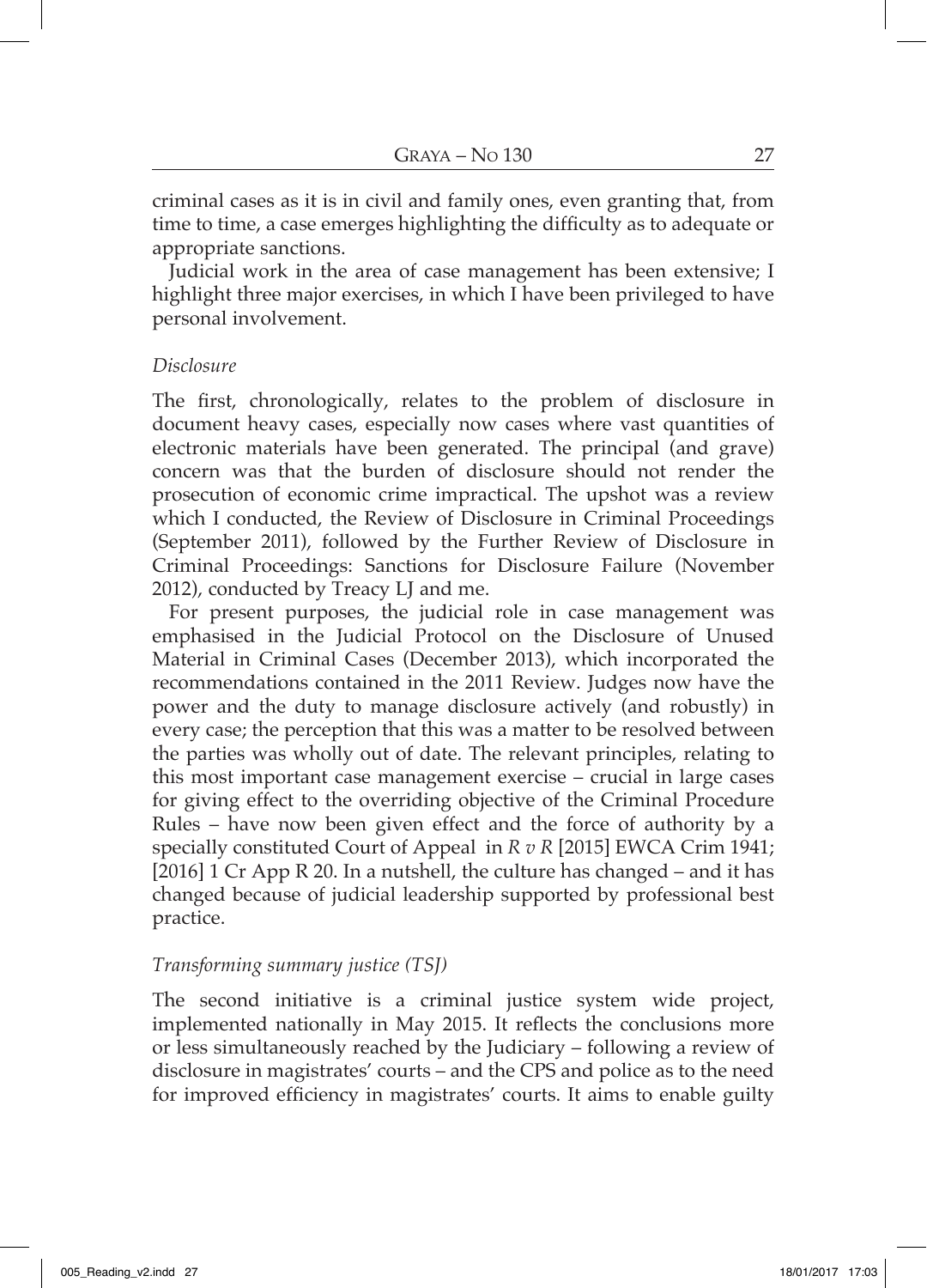pleas to be taken and dealt with in one hearing and for contested cases to be properly case managed at the first hearing, actively progressed thereafter and disposed of at the second hearing. It has called for a fundamental change by the CPS and police, involving the front loading of work to permit early review of cases and their division into those where guilty pleas are anticipated and those where not guilty pleas are anticipated.

Learning from previous experience of judicial initiatives – which initially flourished and then withered – a continuing governance structure has been put in place. Having regard to constitutional principle and practical reality, the structure involves parallel arrangements for the Judiciary on the one hand and the CPS and police on the other. On the judicial side, every magistrates' court 'judicial business group' reports on a quarterly basis to the 'judicial oversight group', chaired by the senior presiding judge. In this way, regular performance monitoring has been established.

These are still early days but the initial signs are promising; performance in the magistrates' court has been maintained or improved with an increase in the number of cases in which the plea has been correctly identified by the police, a reduction in the number of hearings per case, a reduction in the number of cases set down for trial and an increase in the effective trial rate.

#### *Better case management (BCM)*

Whereas transforming summary justice relates to magistrates' courts, better case management is principally Crown Court focused. I say 'principally' because the drive for efficiency in the Crown Court can be derailed if things go awry in magistrates' courts; hence a real linkage between progress on TSJ and BCM enjoying success. BCM started in eight 'early adopter' Crown Court centres in late 2015 and was implemented nationally from 5 January 2016. It is incorporated in the Criminal Procedure Rules and the relevant Criminal Practice Directions and brings together a number of complementary initiatives, including the introduction of a nationally uniform early guilty plea scheme and (in document heavy cases) the work done on disclosure.

The aim is to dispose of guilty pleas as early as possible and to manage those cases destined to go to trial robustly. A feature is the abolition of preliminary hearings and plea and case management hearings and the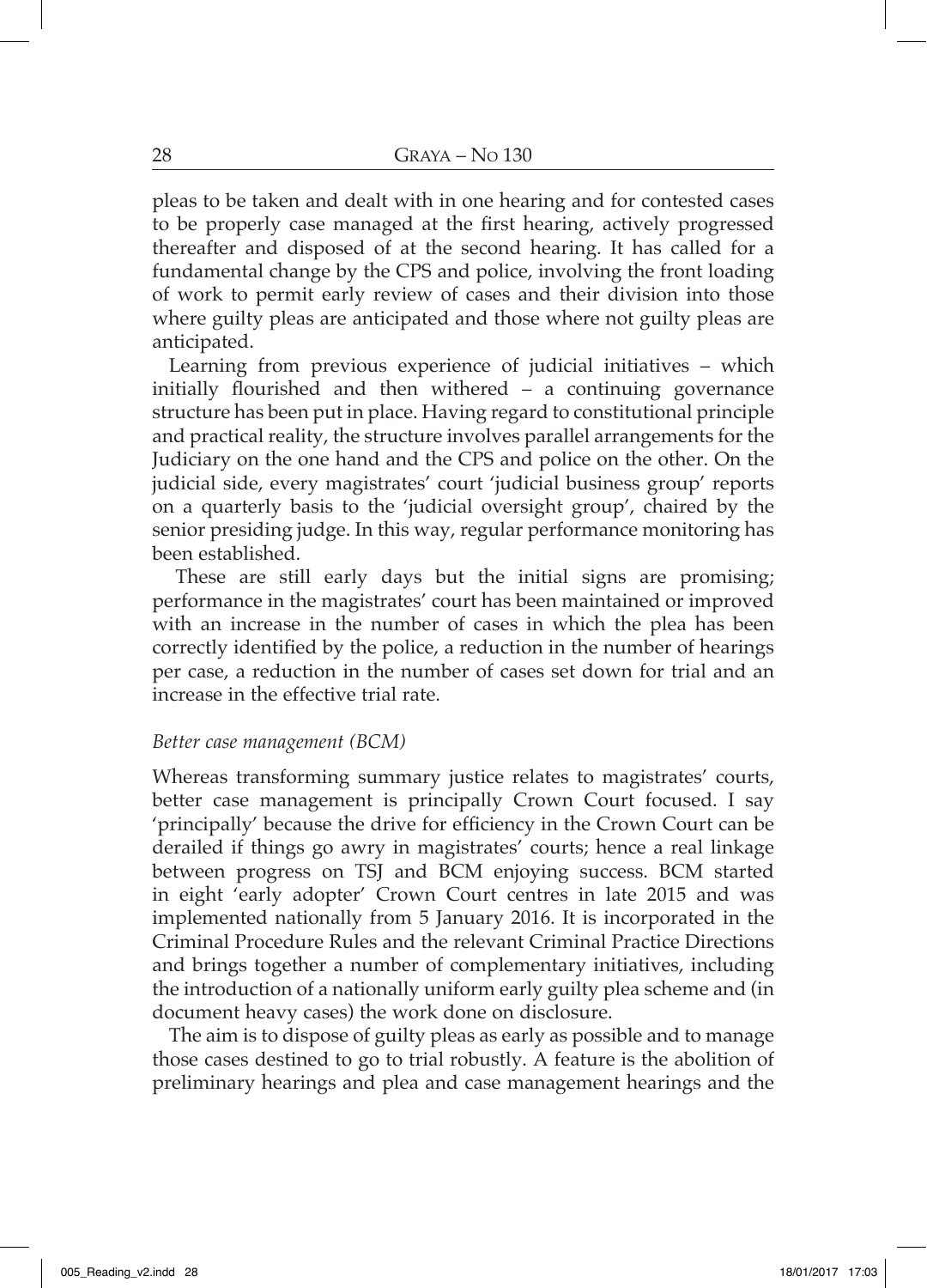introduction of 'plea and trial preparation hearings' and 'further case management hearings'. The change was not of course purely semantic; the former is intended to be an effective first hearing and will sometimes be the only pre-trial hearing. Wherever possible, the number of pre-trial hearings will be reduced, to the benefit of all concerned.

It may be noted that plea and trial preparation hearings are more efficient and effective when conducted digitally – a process now ensured by the phased implementation of the Digital Case System in all Crown Court centres. As with transforming summary justice, there has been an intense focus on implementation, involving the closest cooperation between the Judiciary, CPS and police – and the engagement of the professions. Implementation has been national. Continued judicial governance is again a feature, this time building on reporting structures between resident judges, presiding judges and the senior presiding judge and the work of the judicial Crown Court Performance Group – a group which includes amongst its accomplishments the notable development (jointly with Ministry of Justice analysts) of the 'Crown Court performance tool'.

#### **Reform of the justice system: HMCTS reform**

Judicial leadership is not confined to developing the law, procedure, or case management. 19th century judges were engaged in leading the fundamental restructuring of our courts and, more broadly, the effective, administration of justice. I concentrate on more recent reforms.

Prior to 2003, the Lord Chancellor was head of the Judiciary and administration was very largely in the hands of the Lord Chancellor's Department (LCD). In the event, the Constitutional Reform Act 2005 saw the Lord Chancellor shorn of his judicial role, as well as the Speakership of the Lords. To the Lord Chief Justice went the leadership of the Judiciary of England and Wales, as well as a vast swathe of powers and responsibilities that previously lay with the Lord Chancellor. The LCD became the Department of Constitutional Affairs and then, in 2007, the Ministry of Justice. Just like the old equity court, when we do reform, we don't do it by halves.

These reforms have been of profound significance for the Judiciary. On the one hand, they have provided a greater degree of constitutional and institutional independence from the Executive than was previously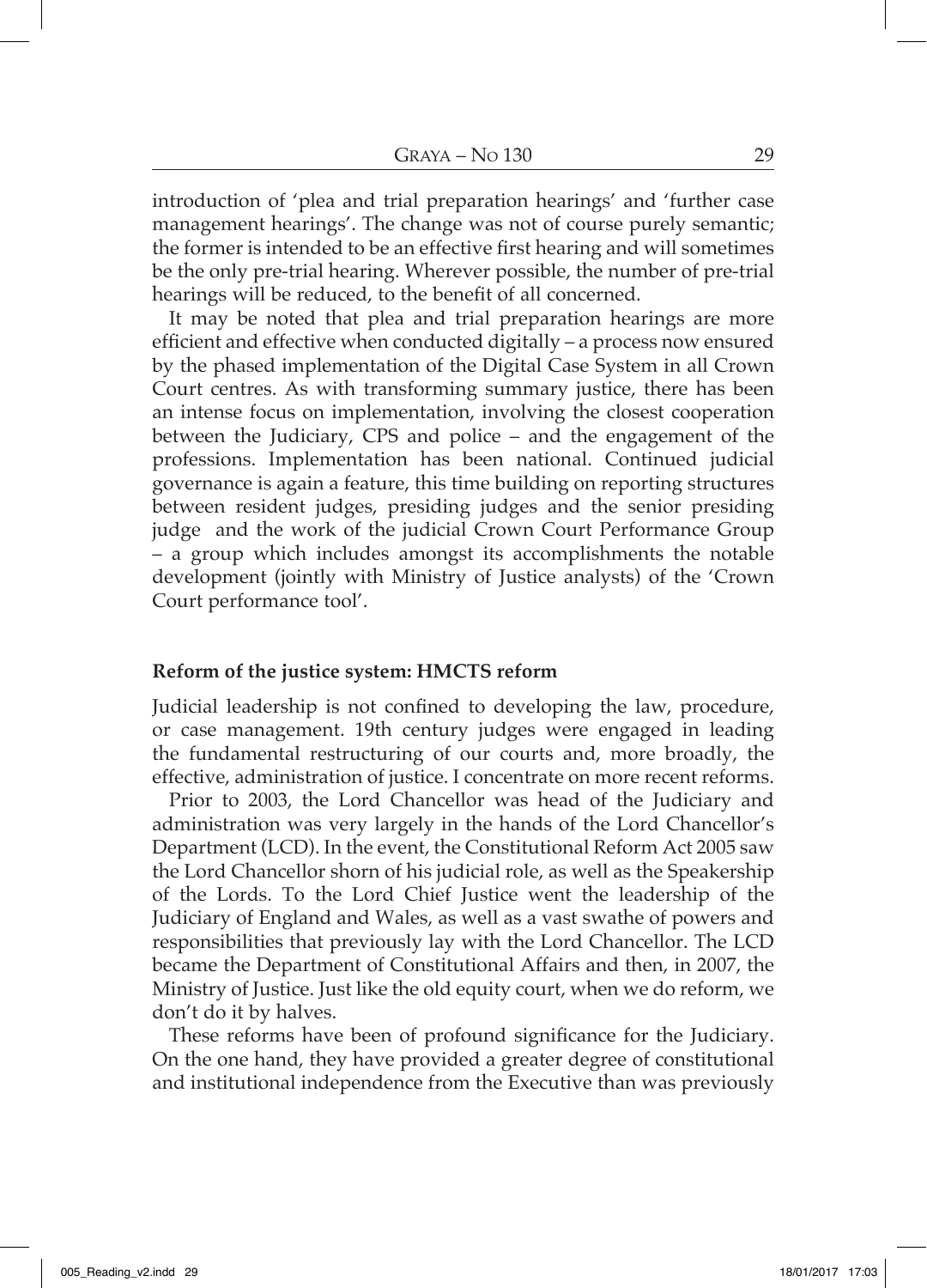the case. Now we have a quasi-department, the Judicial Office, which provides the administrative and policy support to the Lord Chief Justice fulfilling a significant amount of the work the LCD would once have carried out. And the Lord Chief Justice represents the Judiciary's views to the Government and Parliament.

On the other hand, the Judiciary has become subject to greater scrutiny, and without the previous political shield and representation that the Lord Chancellor used to provide (with a senior voice in Cabinet). Another consequence of these reforms has been the emergence of what is, I believe, unique in our constitutional framework: Her Majesty's Courts and Tribunals Service (HMCTS), the body that administers the courts and tribunals. Unique because it is a partnership between the Lord Chancellor and the Lord Chief Justice and Senior President of Tribunals, thus a partnership between the Executive and the Judiciary.

The upshot, which cannot be underestimated, is the massive expansion of judicial leadership, management and administration roles: the 'day job' in court is now just the tip of the iceberg. As Lord Judge noted: 'the modern judge is likely to be involved directly or indirectly with many responsibilities out of court, which have nothing whatever to do with his or her judicial judgments. All this is new, but the burdens are likely to increase rather than diminish. Do not get me wrong: they add greatly to the interest of the job, but the time in which to do it does not increase.'

The proliferation of judicial leadership roles includes: the Judicial Executive Board (JEB), the LCJ's 'cabinet'; the Judges' Council; the Master of the Rolls, Heads of Division, Senior President of Tribunals and Vice-Presidents of Divisions; the Senior Presiding Judge and Deputy Senior Presiding Judge; the Chairman of the Judicial College; the Presiding Judges; Family Division Liaison Judges; Chancery and Administrative Court Liaison Judges; Resident Judges, Designated Civil and Family Judges – the list could easily continue and I have not even touched on other leadership roles in the Tribunals.

In my role as Senior Presiding Judge (SPJ) 2013–2015, I had the privilege of a unique vantage point from which to observe – and in many ways to help shape – the changing demands now placed on judicial leadership. 'Business as usual' for the SPJ now means spending far more time out of court than in – the one downside of the role. Had we an organisation chart, it would show that the Presiding Judges' reporting line is to the SPJ, who is largely responsible for the administration of judicial business in courts outside the RCJ. The SPJ is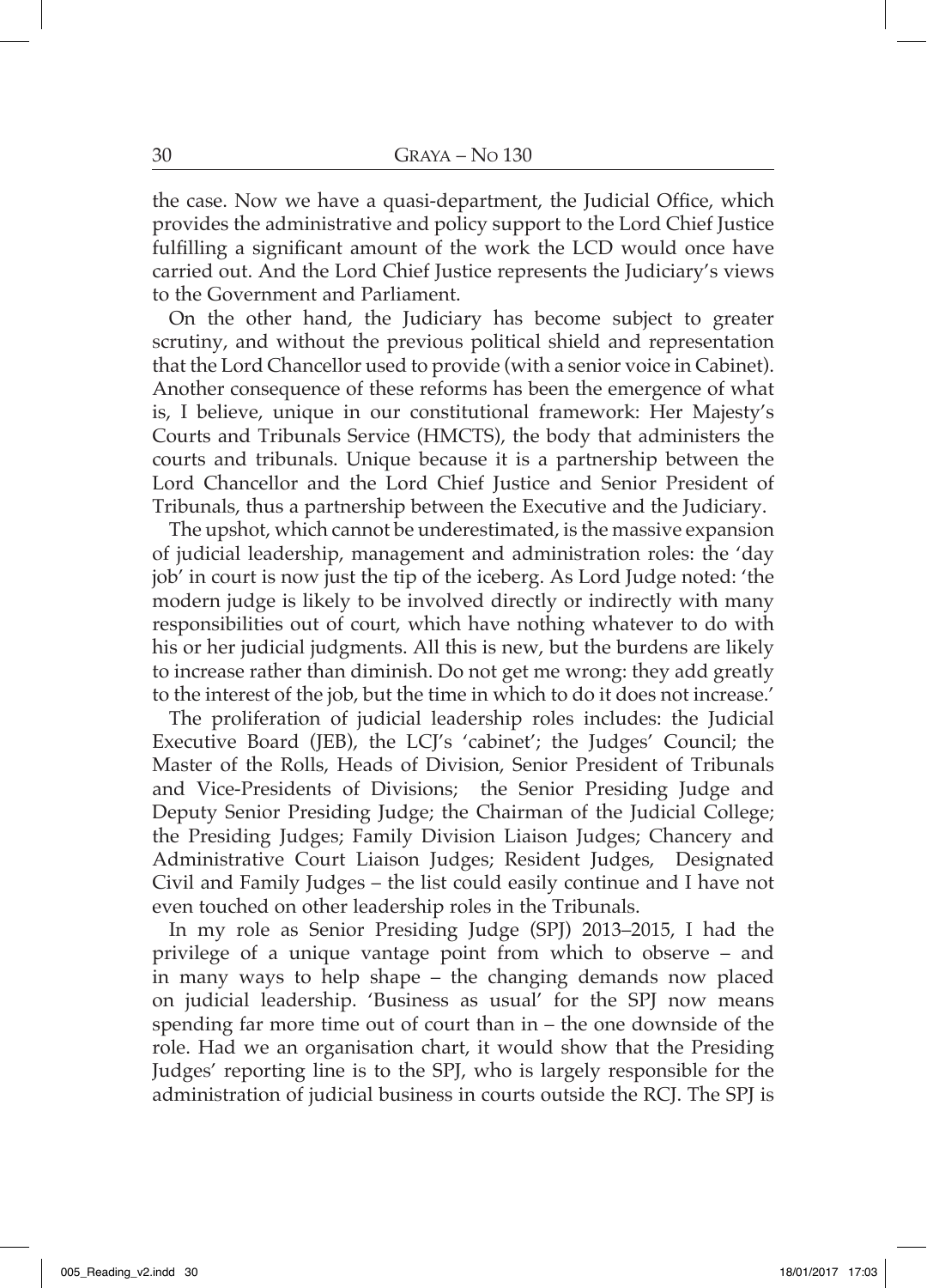involved in deployment, promotions, training and, sadly from time to time, health and disciplinary matters. He also (a most rewarding part of the role) is responsible for liaison with the magistracy.

The SPJ works very closely with and reports directly to the LCJ, is a member of the JEB and has a seat (ex officio) on the HMCTS Board. He is often the first port of call for dealing with government departments and policy initiatives in both the criminal and civil jurisdictions – though none of this should be thought of as downplaying the importance of and demands on the other leadership roles. The SPJ has regular – ordinarily, daily – contact with senior officials in HMCTS.

Thus far, I have described 'business as usual'. In the event, three additional matters loomed largest in my time in office: HMCTS reform, performance and support for judicial leadership roles. Because of it being a truly once in a generation opportunity, I want to devote most time to HMCTS reform, but performance and support for judicial leadership roles are both of such importance that I must mention them.

#### *Performance*

Performance, does not of course mean 'outcomes' in individual cases; that is a matter for the judge concerned, subject only to the appellate process. Performance does mean doing what we can, as a judicial leadership, to ensure that courts operate efficiently, making optimal use of the limited resources available. To some extent there is an overlap with the embedding of case management in the civil and criminal jurisdictions. In the County Court, for example, a focus on performance entailed devising new management information, replacing a plethora of unfocused data. This was a paradigm example of joint working between the Judiciary and HMCTS officials. As HMCTS reform and the Briggs reforms develop, this will likely lead to a re-examination of the performance measures in the County Court.

In the magistrates' and Crown Courts, TSJ and BCM could not take root without a judicially-led culture change which emphasised the relevance and importance of improved performance.

Getting a grip on performance has involved a very substantial exercise in judicial leadership. None of this can be accomplished by diktat from the senior Judiciary at the RCJ; it requires and has obtained support from the Judiciary at all levels across the country, who have overall proved notably willing to embrace change, subject to very understandable and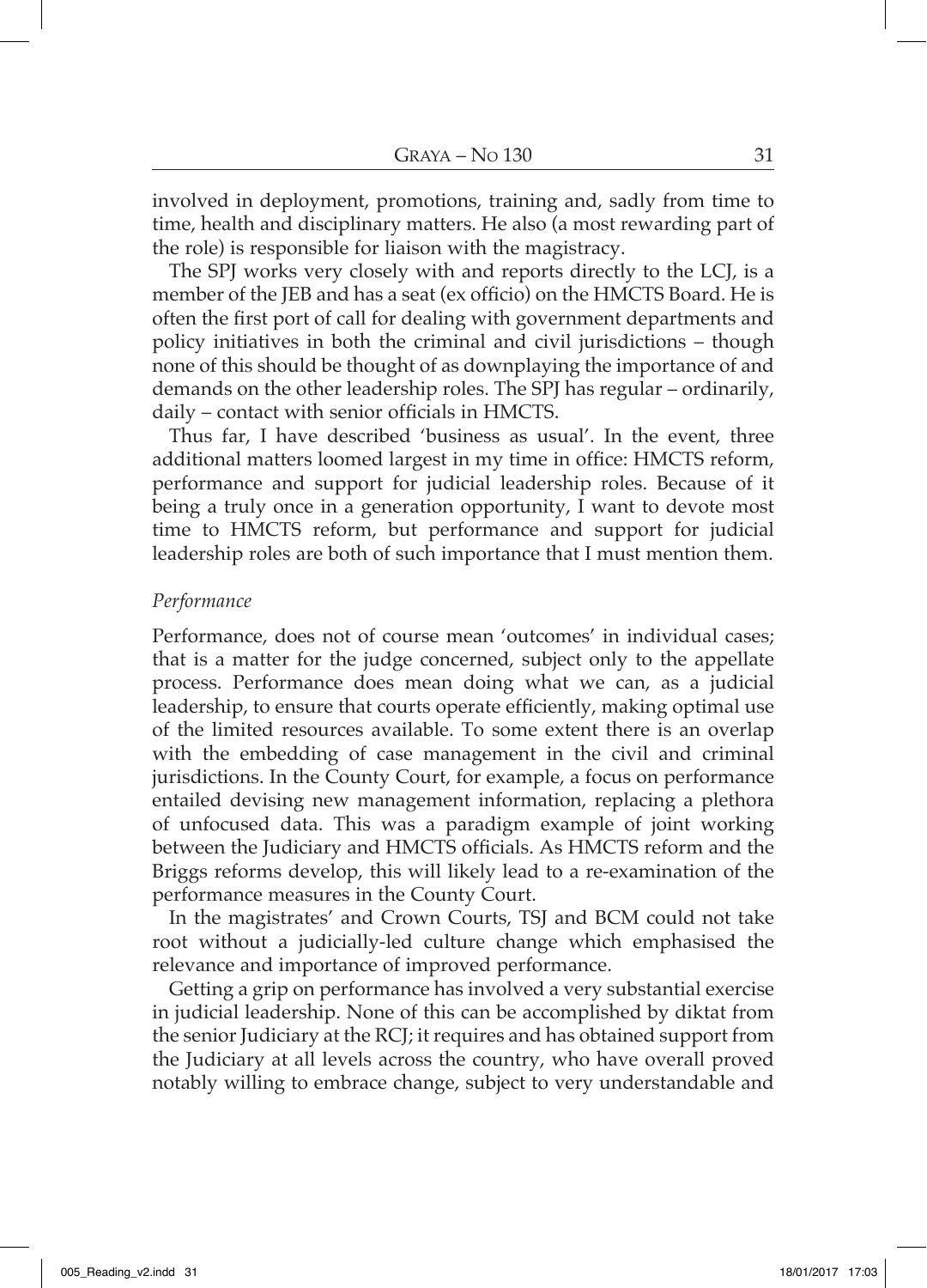proper probing of the practicalities involved.

# *Support for judicial leadership roles*

This was a topic which very much developed during my time in office. It was realised that we could no longer simply leave those in leadership roles to their own devices and the benefit of encouragement from the senior judiciary. The demands were simply too great, not least at a time when frustrations over pay and pensions have threatened judicial morale. It is important to realise that, unusually at least, most of our leadership roles are not rewarded with a salary increment. I pay warm and grateful tribute to some of the true 'heroes' of the system: up and down the country Resident Judges – and Designated Civil and Family Judges – for no extra pay, display conspicuous leadership skills in dealing with judicial colleagues, court staff and others, to keep the system afloat. Absent salary increments, we have implemented arrangements across the jurisdictions for both time out of court and administrative support; neither is an indulgence; both are necessary to enable leadership judges to fulfil their roles.

Additionally, a more complex world has meant that, while still very small in number, time consuming, sometimes corrosive and emotionally draining HR issues have been on the increase, requiring early recognition and intervention by leadership judges; we have taken steps to provide leadership judges with the relevant training and support – including much wanted leadership training – though I apprehend that there is still some way to go.

# *HMCTS reform*

Following years of salami sliced reductions in resources, it has been apparent from late 2012 (if not before) that strategic reform was an imperative. The only alternative was decline. Reform has proved as daunting as it is exciting – truly a once in a generation opportunity to provide an improved justice system. Subject of course to the LCJ and the JEB, the SPJ has been the judicial lead on reform. In my time, Fulford LJ, then Deputy SPJ (now the current SPJ) led on IT and the SPT has throughout occupied a pivotal position.

HMCTS reform involves an integrated programme with three strands: transforming our IT; modernising our estate; changes to our working practices. To emphasise: this is a transformational programme (truly so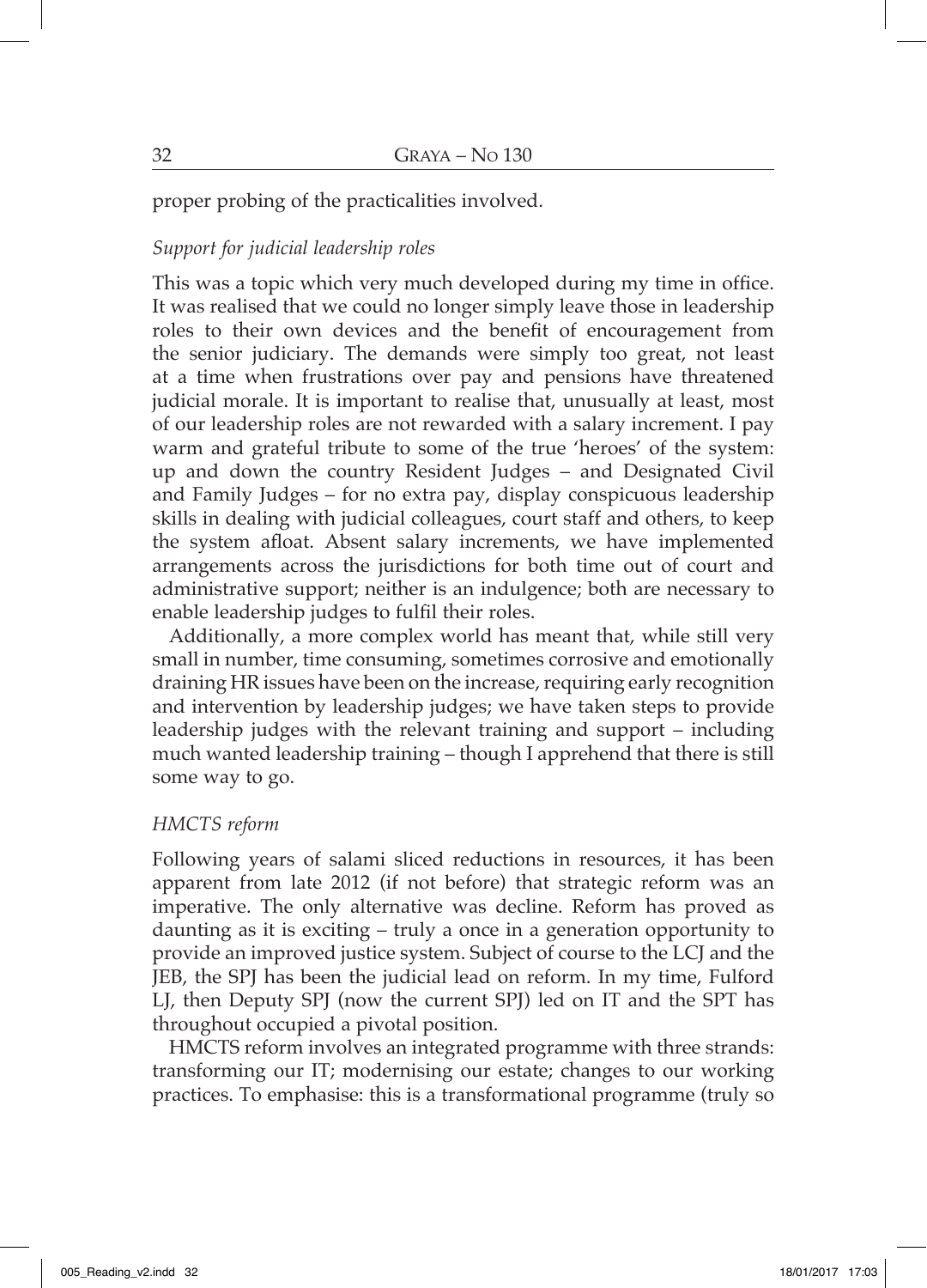called) and an integrated programme. With the support and agreement of both the Treasury and the Ministry of Justice and of successive Lord Chancellors, funding of some £700m plus has been agreed. Moreover, the Treasury has agreed various flexibilities and the ring fencing of the proceeds of asset sales, so that these can be reinvested in the programme.

It needs to be emphasised that this is not 'reform done to' the Judiciary; quite the contrary. HMCTS reform can only be successfully accomplished with judicial participation, nationally, at Circuit level and locally – hence the establishment of Local Leadership Groups. By its nature, much of the programme must be judicially led. Because of the need for engagement by the judiciary across the country, much judicial leadership time has been invested in road shows; my deputy and I undertook more than 30 in 2015 and found them, without exception, valuable and stimulating. Communication between the SPJ and judges across the country is an essential part of the process. Judicial involvement and leadership must also be jurisdictionally based; proposals for reform must satisfy those with practical experience of the jurisdictions in question. For this reason, Judicial Engagement Groups (JEGs) were established and have already repeatedly proved their worth.

Even this brief outline of the reform programme serves to illustrate the sheer scale of the judicial leadership task, perhaps best exemplified by the tireless commitment, drive and energy displayed by the LCJ personally to ensure its progress. That said, judicial leadership is a necessary, but not sufficient, condition for success. HMCTS reform could not be accomplished without the closest cooperation between the Judiciary and HMCTS – joint working at its best – involving the complete commitment of the HMCTS senior management team, together with support and guidance from the HMCTS Board, under its universally respected and independent Chairman. Importantly, this is an HMCTS programme, as reflected by the governance arrangements under the overall aegis of the HMCTS Board, always subject of course to the Board needing to report to its principals: the Lord Chancellor and the Lord Chief Justice, together with the SPT.

Significant progress has already been made; the reform programme is real, not aspirational or theoretical. By way of examples only, our criminal courts are now largely equipped to work digitally. For certain traffic offences, there is the facility for online pleas. The first automated rotas for magistrates have been introduced. The 'Divorce Online' project has commenced. The crime wi-fi solution will in due course be extended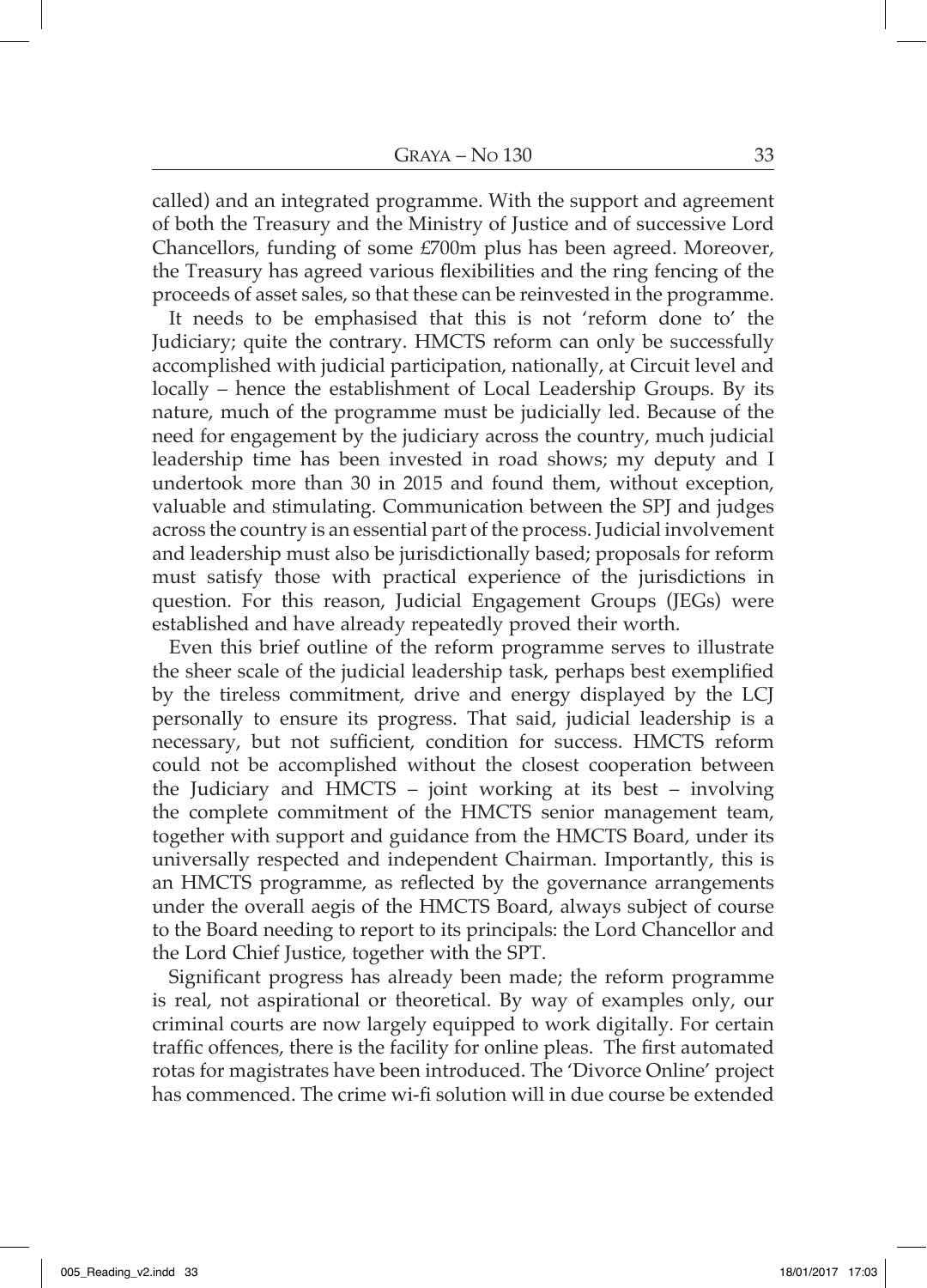to civil, family and tribunal hearing venues. The rationalisation of the estate has begun, with the close and continuous involvement of the Judiciary, both nationally and locally. This is exciting; it is also daunting. We need to get it right. If we do, it will be a legacy for the future, both for the Judiciary and a reforming Lord Chancellor. The foundations are sound; we need to press on, full ahead, to implement the programme as a whole.

#### **Domestic society and foreign relations**

Finally, I want to touch upon two other areas where the Judiciary's leadership role may be explored, even though they are largely the preserve of Parliament and the Executive.

First, domestic society. It is axiomatic that the two primary functions of the State are defence of the realm and the provision of law and justice. If the State succumbs to its external enemies, all is lost. If it does not uphold law and justice, no other rights can be enforced or entitlements enjoyed. Against this background, it is impossible to overestimate the importance of the Rule of Law and an independent Judiciary to our society. As often said, the Judiciary is the guarantor of the rule of law and, as such, its domestic role is crucial. It serves to define the society we are.

Here too, there are significant leadership demands, calling for principled but finely tuned judgment. The key point is that the Judiciary is not simply another group of senior officials; it is a branch of the State, distinct from and independent of both Parliament and the Executive. Its task is to achieve the right combination of judicial fearlessness and independence with an appropriate sense of restraint, recognising and respecting the proper sphere of the other two branches of State. Not entirely straightforward then! What it plainly calls for, to adopt Lord Judge's word, is 'fortitude' – fortitude from individual judges and fortitude from the judicial leadership.

Then, foreign relations. English law and our courts and arbitration tribunals are world leaders. It follows that, subject to constraints (budgetary, time and the proper limits of judicial conduct), our Judiciary has a significant role to play in this sphere and the task of judicial leadership is to set the goals and prioritise accordingly. The unifying principle for the Judiciary here is upholding or building the Rule of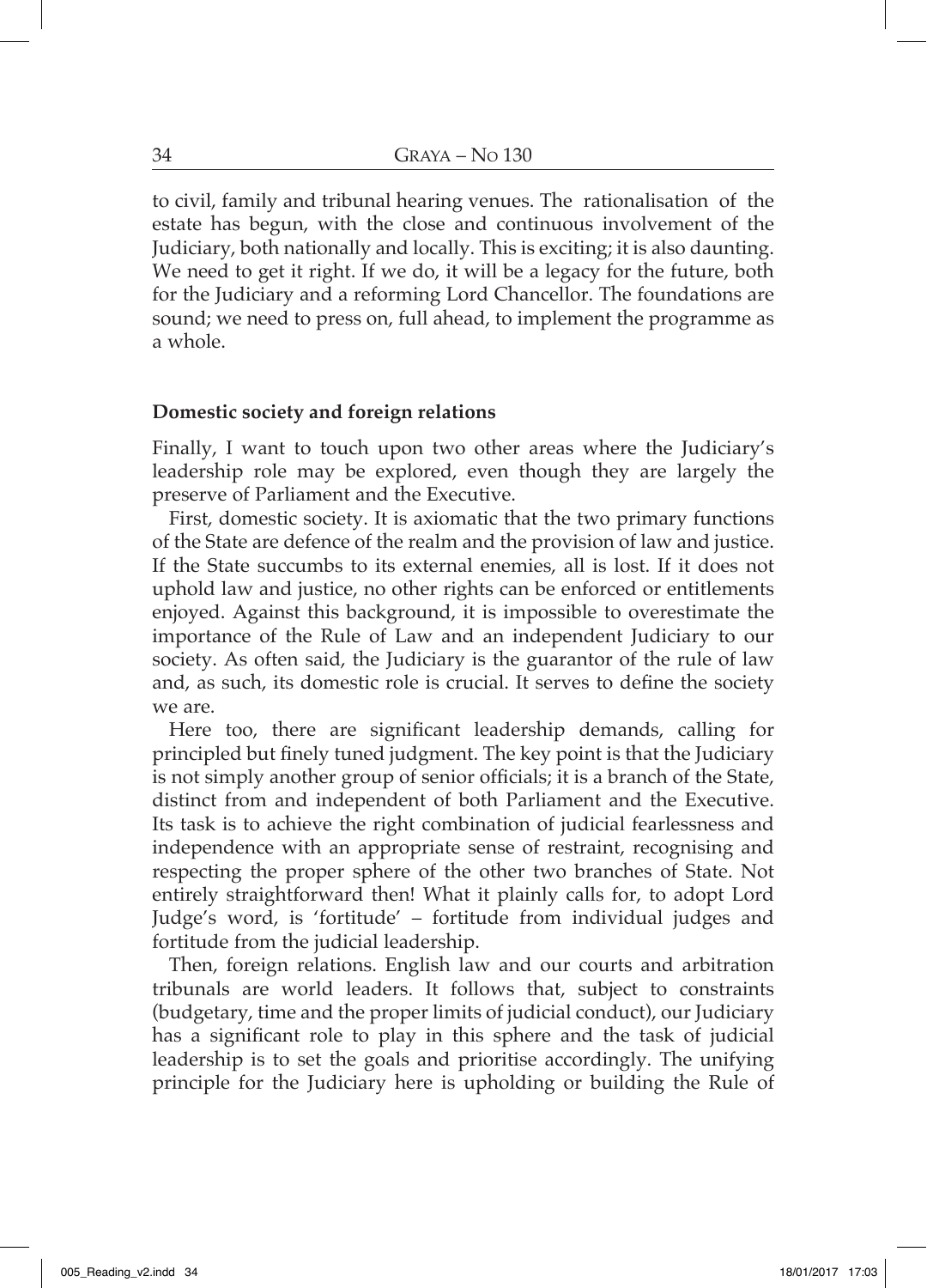Law internationally. In part, this role involves working in the national interest, in coordination with the FCO – the Judiciary cannot freelance on foreign policy – while of course preserving judicial independence throughout.

In further part, this principle complements underlining and promoting the leading role of English law internationally and London's world leadership in dispute resolution. Our approach in this latter regard should be principled and should seek to build comity between courts – as flagged by the LCJ's recent initiative to establish a worldwide forum of Commercial Courts, aiming to learn from one another, to ensure that the Rule of Law is upheld in international markets and that the development of the law keeps pace with changing commercial practices.

# **Conclusion**

The leadership demands on a good many judges have changed beyond recognition. Judicial leadership is a necessary condition for case management, the reform programme and for getting a grip on court performance. All this is in addition to the role taken for granted in developing the law, in helping to define the society in which we live and seeking to boost the Rule of Law, English Law and London, internationally. Still further, the Judiciary's leadership role now requires engagement to a significantly greater extent than in the past with the Executive and Parliament.

The range and scale of judicial leadership is now striking. But every additional leadership demand on judges comes at a cost in terms of time and the need to deal with cases in court, not to mention the pressures on individual judges. Hard choices need constantly to be made. We do not want our most senior judiciary to become detached from the business of judging; but extensive involvement of this same group is indispensable to shaping the justice system of the future.

I cannot foresee any lessening in the demands for judicial leadership – the opposite is more likely to be the case; there is no going back and no easy answer to ensuring the right balance between time in court and leadership time out of court. Realistically and for the time being at least, we may need to accept this feature of judicial life and structure senior roles accordingly.

One measure which should assist would be a significant strengthening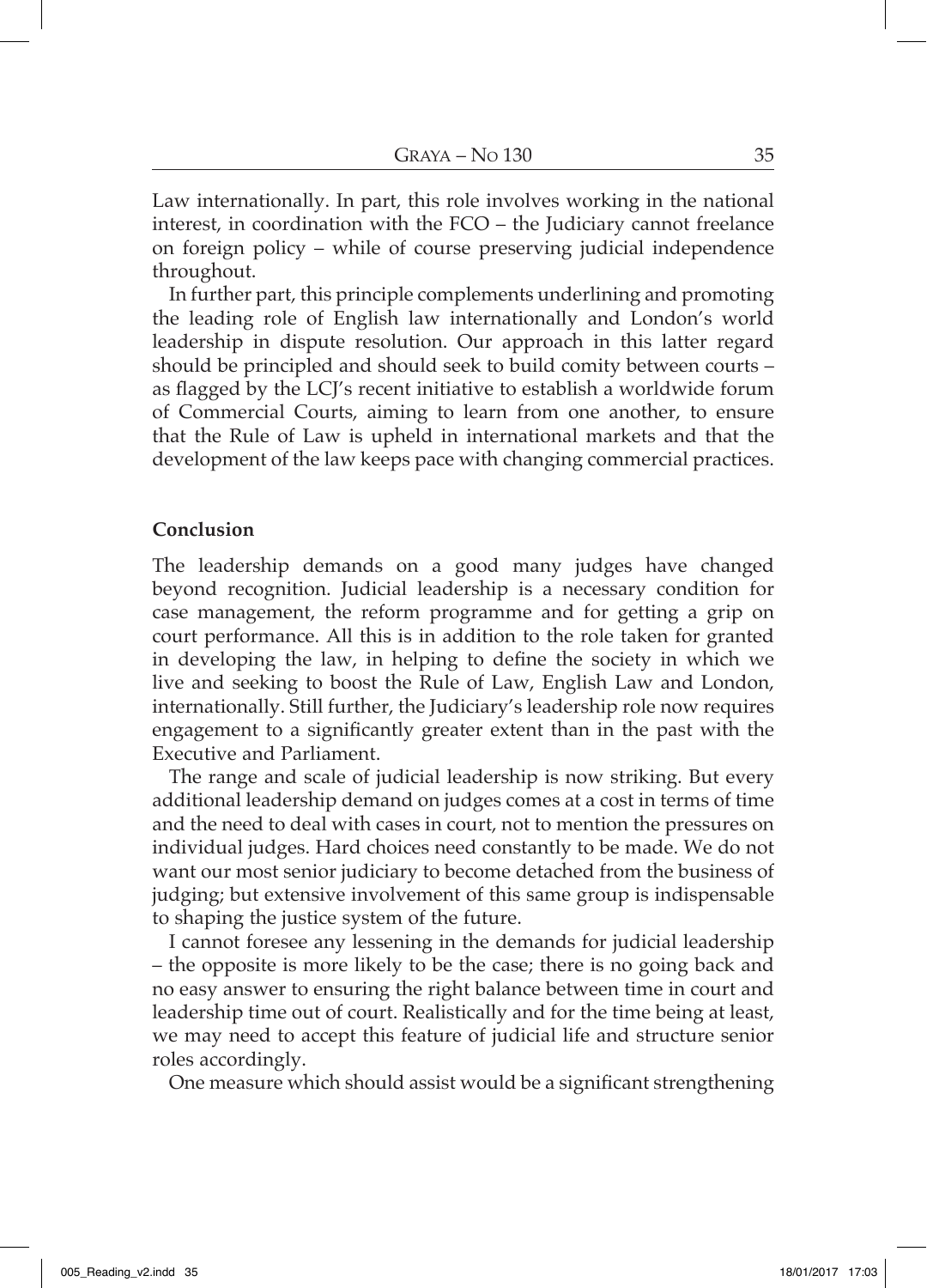of the support available to the Lord Chief Justice, the JEB, the SPJ and other leadership judges. This is not – and should not be misinterpreted as – a criticism of officials currently in post. It is instead setting a new benchmark. In my own experience as both a Presiding Judge and SPJ, I have had the pleasure of working closely with a number of officials who can truly be described as excellent; and what a difference it made. But if we are to free judicial leaders from some of the work which currently and necessarily (in my view) falls upon them, then we should be exploring a step change in the support available. A number of role models from both the Judicial Office and HMCTS spring readily to mind.

To be clear, one variant which we must at all costs avoid is a model where 'managers' rather than judges hold sway. Unfairly or not, that is the perception many have of the NHS – a perception that clinicians answer to managers rather than vice versa. Managers answering to judges, subject to appropriate public accountability, is one thing: judges being directed by managers is another and would be, in my view, flatly unacceptable.

The Judiciary's extensive involvement in leadership means that we are entitled and bound to think more about the optimal structure for the justice system as a whole and, in particular, whether the constitutional reforms of 2005 and the following years comprise an unfinished journey. Is it right that HMCTS should form part of a larger Ministry, which has responsibility for prisons? Would the governance arrangements for HMCTS and, hence, the reform programme and our ability to implement it be simplified and improved if HMCTS reported to a single shareholder (the Judiciary)? Would that assist in attracting dedicated, high calibre support from HMCTS, which could reduce the burden on the Judiciary that I have sought to describe? What governance, budgetary and accountability mechanisms would need to be put in place? None of this is novel, still less heretical, internationally. Is there attraction in a system such as that in the US where the Administrative Office of the United States Courts supports the Federal Courts and is independent of the Executive Branch? Likewise as to Scotland, where the creation of the independent Scottish Courts Service has led to the transfer of the authority for the administration of the courts from the Executive to the Judiciary; it is said that the 'mindset' has altered and for the good. While such considerations should not distract from the immediate imperative of implementing the reform programme, I would